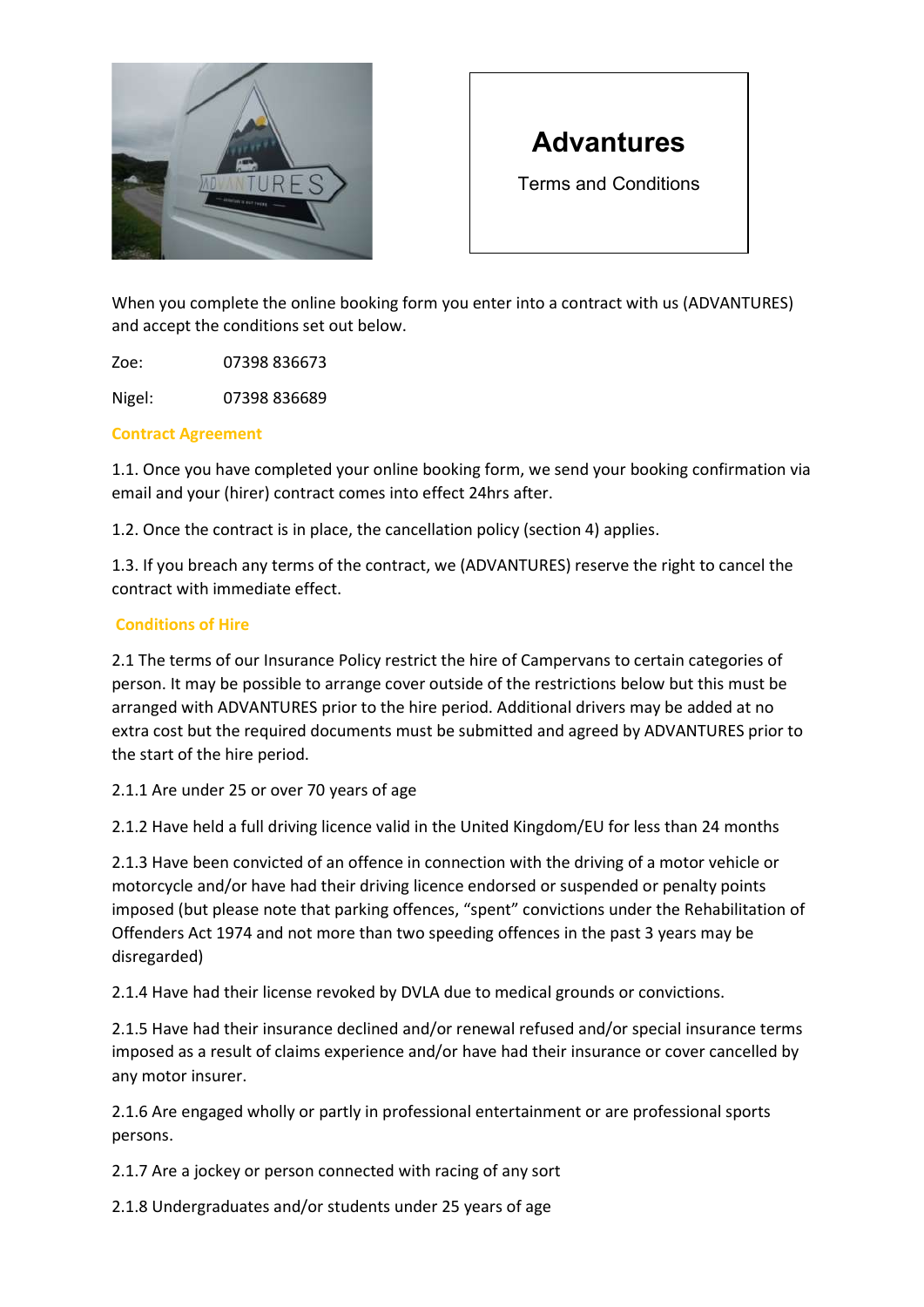2.1.9 Have been involved in more than one accident whilst driving during the past 3 years

2.1.10 Are foreign service personnel other than persons born in the United Kingdom

2.1.11 Only the persons whose details have been submitted to ADVANTURES and agreed by us via booking confirmation email may drive the campervan.

2.2 Each driver must provide a copy of their licence, details to access the online counterpart, and two proofs of address (i.e., utility bill, bank statement, council tax etc dated within the last three months), that match the licence. Countries where no paper/digital counterpart exists need not provide it but an extra form of ID is taken. Please contact ADVANTURES for more information if needed.

## Booking an ADVANTURES Campervan

3.1 To book an ADVANTURES Campervan you must complete an online booking.

3.2 Your Deposit is due within 2 days of the date we send you the Booking Confirmation. Your deposit amount will be 30% of the hire price. If we do not receive your Deposit within this 2-day period, we reserve the right to cancel your booking.

3.3 The balance of the Hire Price must be paid in full a minimum of 6 weeks before the start of your Hire period. If we do not receive the balance of the Hire Price by the due date, we reserve the right to cancel your booking and retain your Deposit. If the start of your Hire Period is less than 6 weeks from the date we send you the Booking Confirmation, the whole of the Hire Price is payable within 2 days of the date we send you the Booking Confirmation.

3.4 We accept payment by bank transfer, most major debit and credit cards (an additional charge may occur depending on the card used, please check with your card provider, particularly for international card payments) We will provide ADVANTURES payment details with your booking confirmation email. We do not accept payment by cash.

## Cancellation Policy

## Once your contract is in place, the cancellation policy below applies. Updated cancellation policy details in the event of a global pandemic or government enforced travel restrictions the below policy applies.

4.1 Your initial deposit is non-refundable should you choose to cancel your reservation, however if you give ADVANTURES at least 6 weeks' notice your deposit may be transferred to a future booking made within 6 months of this [cancellation] date. Note that this is at ADVANTURES discretion.

4.2. If you cancel more than 6 weeks before the start of your hire date, you will incur a 30% charge of the total Hire Price.

4.3 If you cancel more than 4 weeks but less than 6 weeks before the start of your hire date, you will incur a 75% charge of the total Hire Price.

4.4. If you cancel less than 4 weeks before the start of your hire date, you will incur a 100% charge of the total Hire Price.

4.5 No shows will be considered a cancelation and will incur a 100% charge of the total hire price. Cancelation charges still apply even if you have not yet paid the deposit (due within 5 days of confirmation).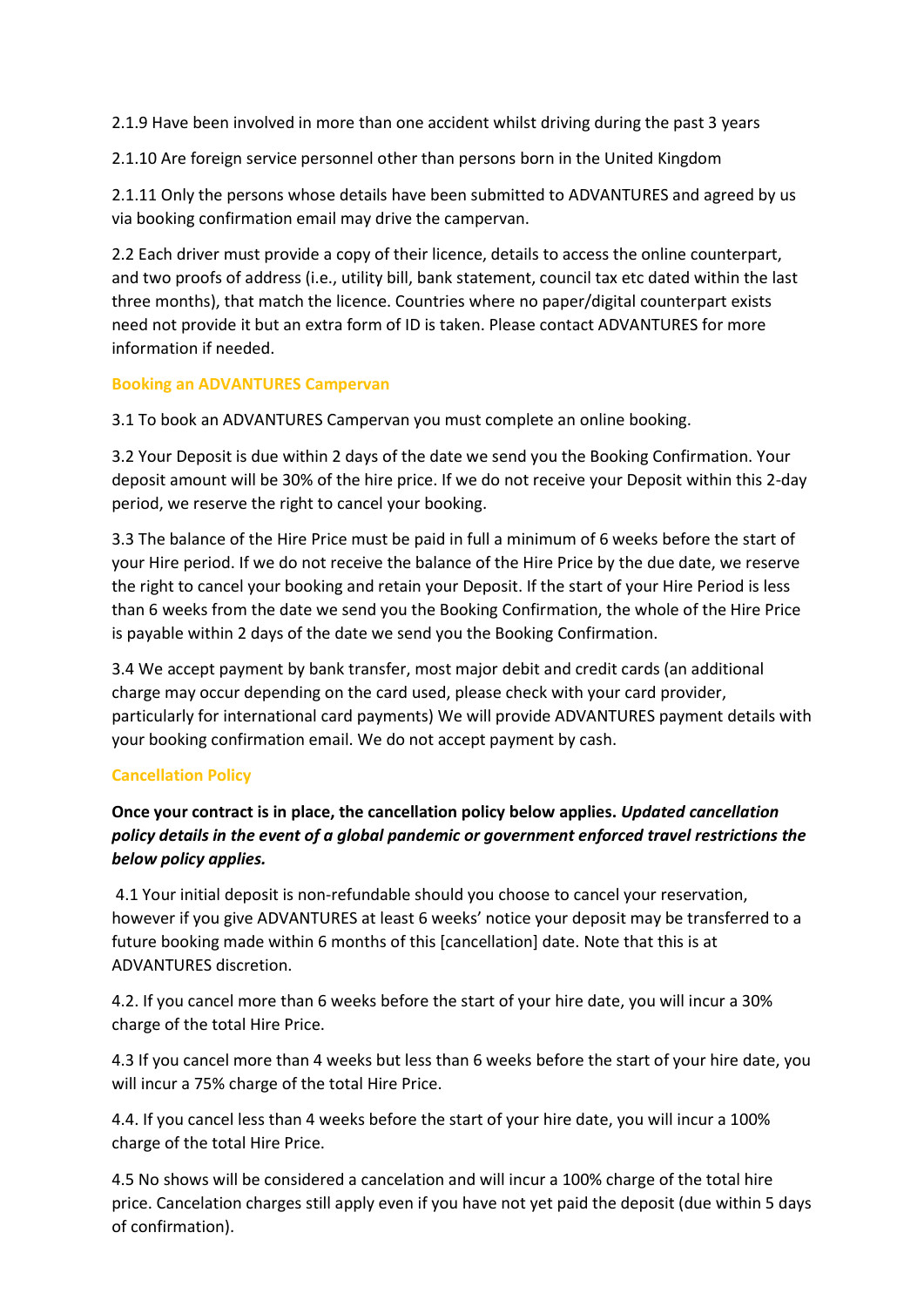4.6. We reserve the right to cancel your booking with us and charge the whole of the hire price if, upon presentation of the Driver(s) licence(s) to us on the day of hire, the license(s) is/are invalid or do not match with the original details submitted.

4.7. If we cancel your booking for any reason other than:

4.7.1 You breach the contract with us in accordance with condition 1.3

4.7.2. Issues with your driving licence as stated in condition 2.1

You shall be entitled to a full refund of the total hire price.

4.8. If you pick your van up late, or shorten the length of time you take the van from your original booking, ADVANTURES will not refund any unused days or discount part days. If you know you are going to be late, please contact ADVANTURES.

4.9. In the event of your booking being impacted by Covid-19/ global pandemic/ government enforced travel restrictions we will work with you as best we can to ensure you get to enjoy your holiday when it is safe and government guidelines allow.

4.9.1We offer a free booking transfer and a credit voucher for your booking valid until the end of the current rental season you have booked in (late October/early November).

4.9.2 In the event of a localised lockdown in your area but our area is able to operate we will try to get your booking rebooked and refund you the days we get filled.

4.9.3 In the event you or any person travelling contracts Covid-19 prior to your booking we urge you to contact your travel insurance provider as soon as possible. We will not be held liable for missed holidays due to contracting covid or issue refunds in this situation.

## Insurance

5.1 Campervan hire includes fully comprehensive Insurance; however, you are not covered for:

5.1.1 Any claim where you did not abide by these Terms & Conditions;

5.1.2 Theft where the keys were left in the unoccupied Campervan;

5.1.3 Damage to tyres by punctures or bursts;

5.1.4 Damage to the windscreen or windows (if this is the only damage suffered);

5.1.5 Damage caused to the Campervan by driving under height restricted barriers;

5.1.6 Stains, marks, breakages, damage to the interior.

5.1.7 Costs of replacing any keys which are lost, stolen or locked in the vehicle (including any costs of delivering the keys to you if the Campervan is out on hire).

5.2 If you are the cause of damage to any third party which is not covered by the insurance policy as a result of any exclusions, you will be liable for any amounts payable to that third party.

5.3 If you are the cause of damage to any third party which is not covered by the insurance policy as a result of any exclusions, you will be liable to us for the amount of our loss. This can include any revenue lost in respect to future bookings due to the campervan not being available as a result of being repaired or replaced.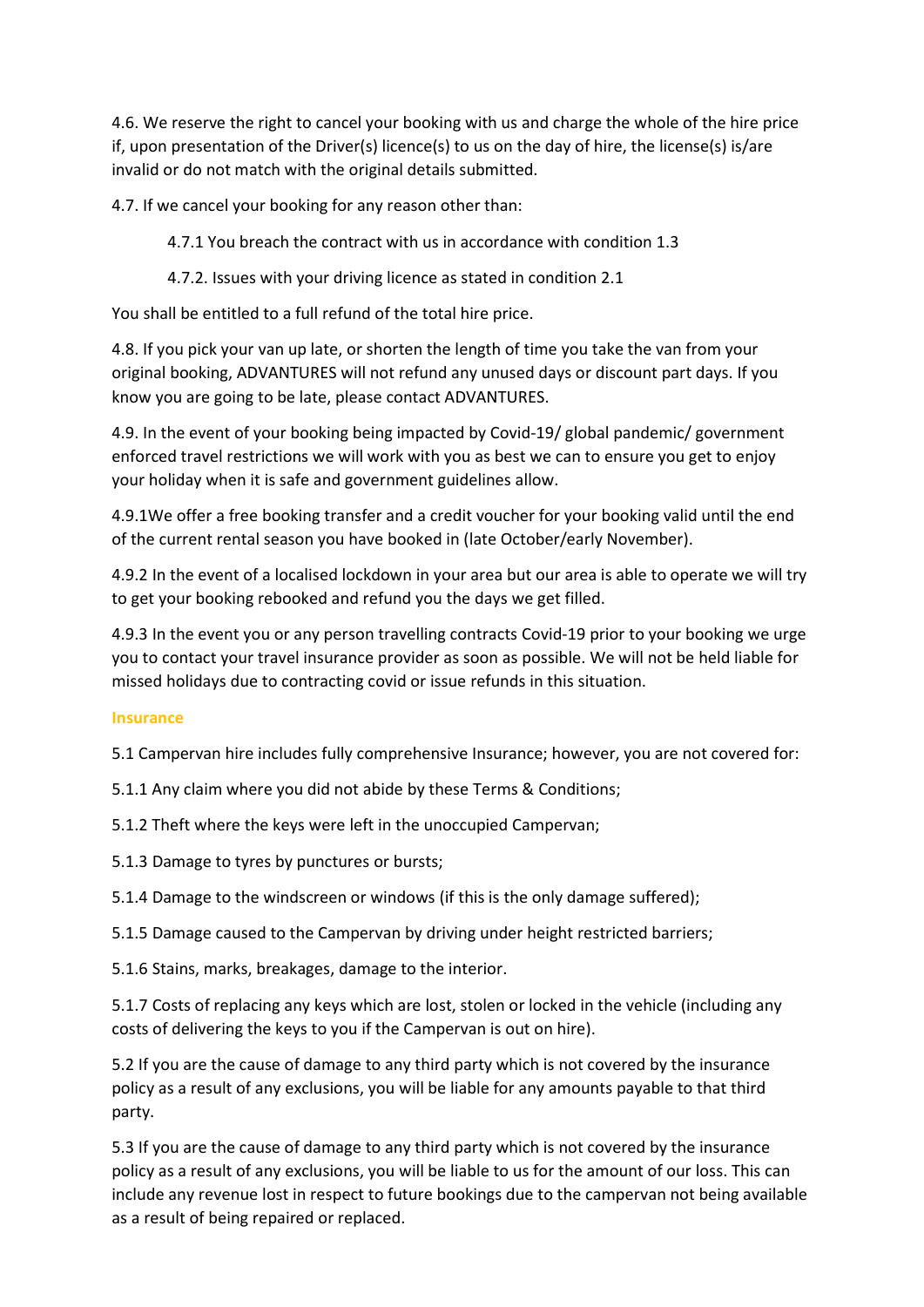5.4 A damage excess of £500 applies to all claims, i.e., you are responsible for paying the first £500 of all claims, and this will normally be taken from your security deposit (see section 8 – Security Deposit).

5.5 The Insurance Policy does not provide cover of any sort for your own personal property – we recommend you take out your own travel insurance.

## Collection of campervan

6.1 We have set pick up and drop off times, pick up from 1pm and return by 10am or if travelling with a dog 9am. Collection times and location will be agreed between ADVANTURES and the hirer via email prior to the start of your hire period. If you think you might be late collecting the campervan, please contact us as soon as possible.

6.2 Parking can be arranged free of charge on the premises. Any vehicle left on the premises is left entirely at the owners' risk and ADVANTURES accepts no liability for any loss or damage to the vehicle or its contents.

6.3 When collecting the campervan, please allow 30 – 60 minutes to complete paperwork, allow us to show you around the campervan, transfer your belongings and take you for a short test ride if you would like.

6.4. While we will always seek to avoid doing so, we reserve the right to change the time of collection at any time up until 48 hours prior to the date of commencement of your Hire Period.

## Usage of Campervan

7.1 During your hire period you MUST;

7.1.1 Take good care of the campervan. Keeping it in good, neat and tidy condition.

7.1.2 Drive safe and responsibly at all times making sure you have control of the campervan at all times.

7.1.3 During your hire period you are responsible for checking tyre pressure, oil and water levels at least once a week. You must contact us immediately if any warning lights come on during your hire period.

7.1.4 When driving the campervan on any un-surfaced roads you must take great care to remain in control at all times. Do not drive on any surface which may cause damage to the vehicle. You will be responsible for any damage cased due to poor driving or road surface.

7.1.5 You must only fill the campervan with DIESEL fuel.

7.1.6 Clean all dishes and return the van in the same condition you hired it.

7.1.7 Dispose of any toilet chemical waste responsibly in dedicated waste disposal points.

7.2 During your hire period you must NOT;

7.2.1 Operate, drive or use the campervan which might violate the terms of your contract with us.

7.2.2 Drive recklessly, dangerously or without due care and attention.

7.2.3 Overload the campervan beyond its stated maximum loading capacity.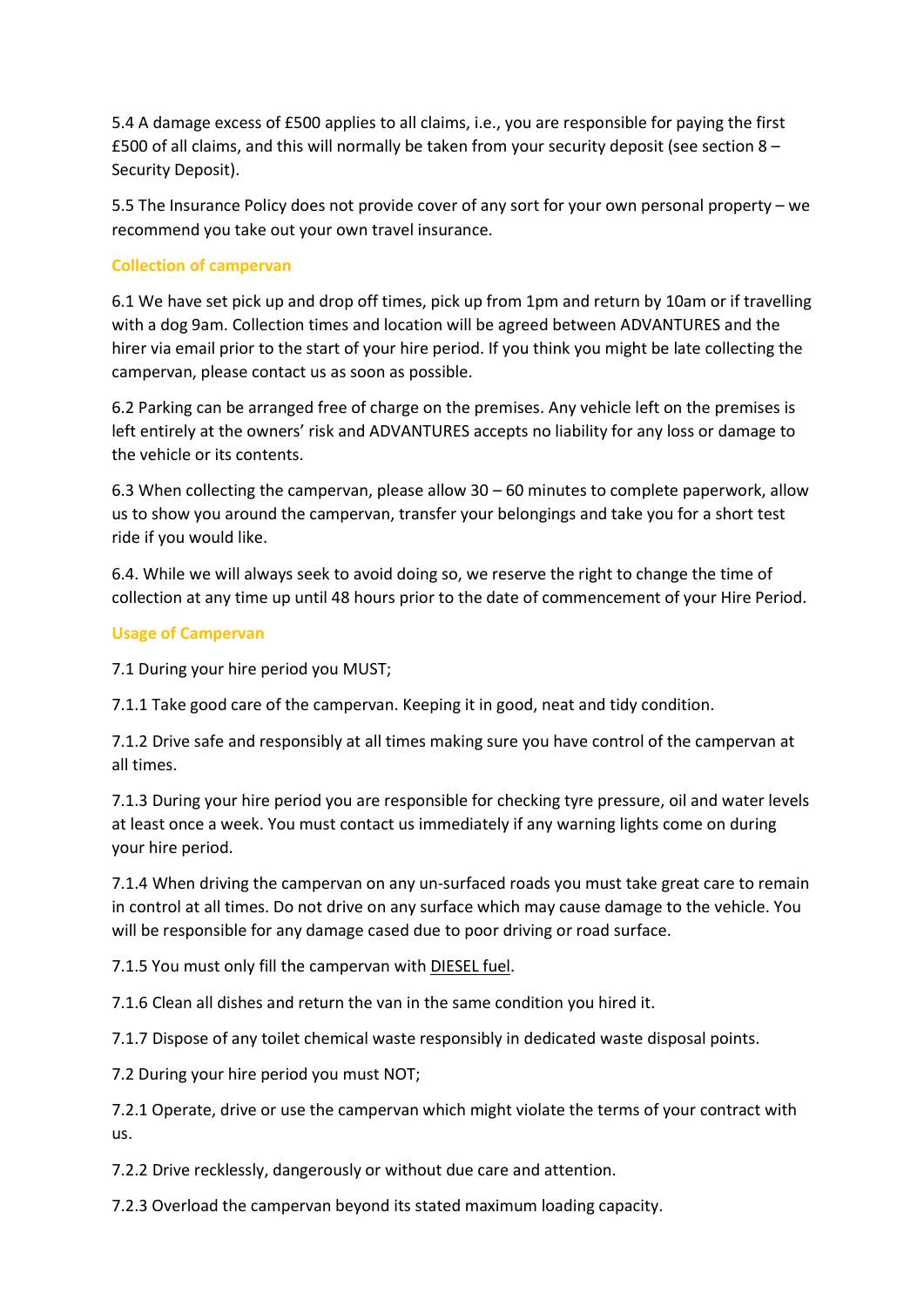7.2.4 Smoke or allow anyone to smoke inside the campervan.

7.2.5 Partake in any form of motor racing of any kind.

7.2.6 Leave the campervan unlocked whilst unattended

7.2.7 Tow anything with the campervan. The tow ball is purely for the use of the bicycle carrier.

7.2.8 Commit any breach of any UK law, whether related to road traffic or not whist in the campervan.

7.2.9 Not allow any pets into the campervan, unless express permission is given by Advantures.

7.2.10 You must not take the campervan outside of the United Kingdom.

7.3 To allow us to give our campervan its character we have built the interior ourselves. It has been built to a very high standard, but in the unlikely event that you injure yourself on any part of the interior build, we will not be held responsible. By accepting these terms and condition you accept liability.

7.4 To allow us to provide a rental campervan at such a competitive price we use older vehicles (currently 7-9 years old). While it is regularly serviced and maintained you accept that it will not be a new vehicle, and thus will have driving and handling characteristics associated with an older vehicle.

## Returning the campervan

8.1 Return times and locations will be agreed between ADVANTURES and the hirer prior to the start of your hire period. Return time is 10am or if you have a dog travelling with you 9am. If you think you might be late returning the campervan, please contact us as soon as possible.

 8.2.1 £50 if the campervan is returned 30mins - 60mins late. A full day's hire will be charged if returned more than one hour late.

8.2 Advantures reserves the right to charge for the following:

8.2.2 If the fuel tank is not returned full, Advantures will charge a £25 service charge plus the following; fuel tank empty (£160); 25% full (£120); 50% full (£80); 75% full (£40)

8.2.3 £50 minimum cleaning charged if the campervan is returned in an unacceptable state. This includes dirty dishes, the toilet not being emptied correctly, excessive dirt inside the van. This will be entirely at advantures discretion. We will always be fair, and do not expect immaculate cleanliness, but extra cleaning, damage or replacement items required will be charged for.

## **Breakdowns**

9.1 Included with your campervan hire is roadside assistance. If your campervan breaks down during your hire period, please contact Advantures first. This will allow us to assess the situation and see if we can help. We would then ask that you call adventures first. Updated Insurance policy details are in the glove box in your campervan.

9.2 The campervan is fitted with a spare tyre however if you wish to not replace it yourself you can use the breakdown assistance for punctured tyres & windscreen repairs. However, these are not covered under the insurance policy and you will be required to pay for them in full.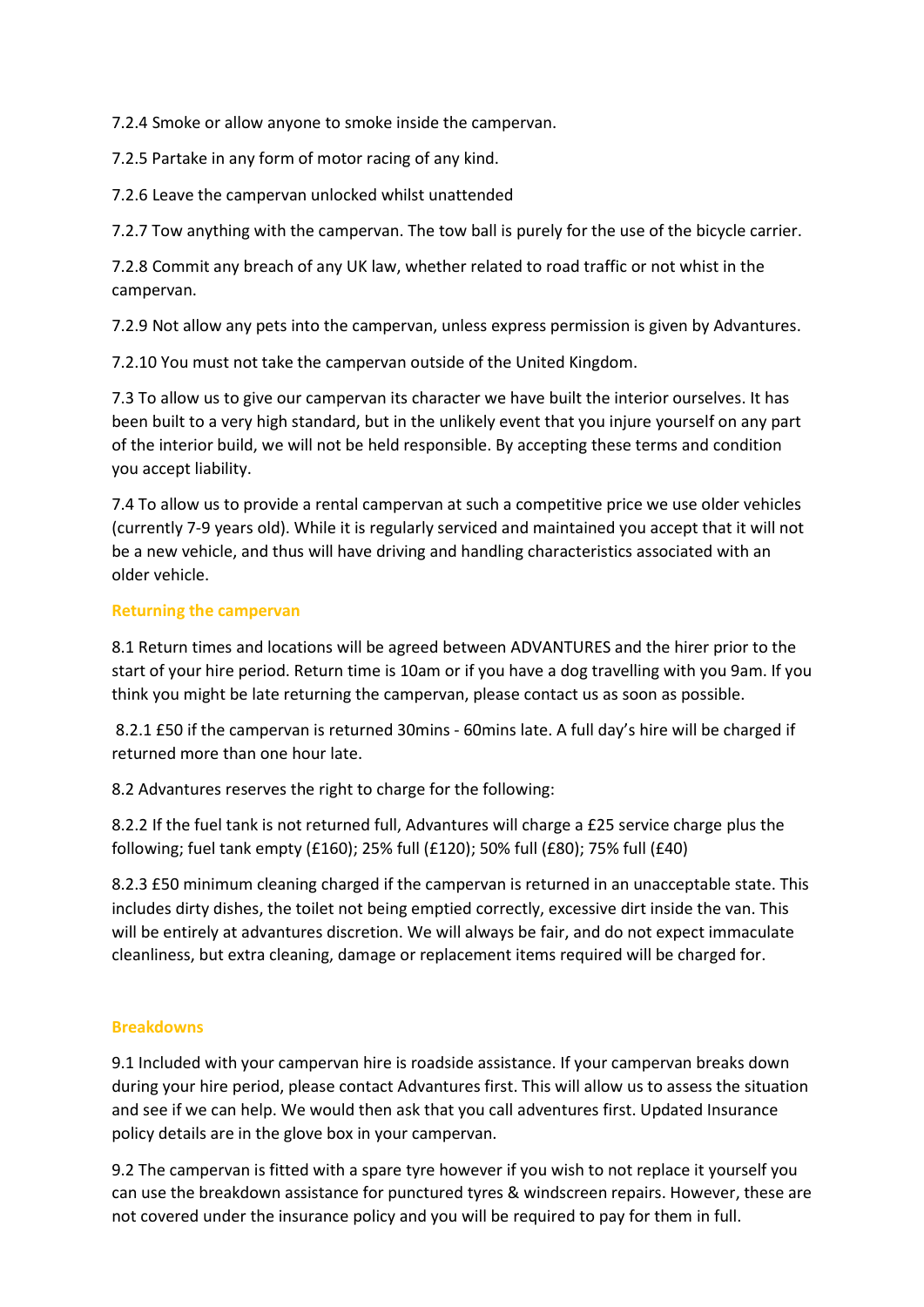9.3 If the campervan needs parts/labour Advantures authorises you to spend up to £100. Please contact us in the first instance. If work required is over £100 you must gain authorization from Advantures before work commences. You must retain a receipt for all work completed. Advantures reserves the right to refuse the reimbursement to you if a valid receipt is not produced.

9.4 If you have a breakdown that cannot be repaired or made roadworthy within 24 hours, we will reimburse each full day of hire lost, unless Advantures consider that your act or omission has caused the breakdown. We will do our best to find an alternative solution, but cannot guarantee the use of another campervan.

## Accidents or damage

10.1 If you are involved in an accident or cause damage to the campervan you must

10.1.1 Not admit guilt or liability or do/say anything which may be treated as an admission of guilt or liability;

10.1.2 Take a record of the names, addresses and (as appropriate) insurance details of all 3rd parties involved and any witnesses;

10.1.3 Notify the police if there is any damage or injury to property, people or animals;

10.1.4 Please take photographs /drawings and complete an accident report form (in the glove compartment)

10.1.5 Please contact Advantures as soon as possible so we know what is happening and can establish whether we can help

10.1.6 Not abandon the Campervan without taking all reasonable steps to prevent any further damage or loss;

10.1.7 Not drive the Campervan without our permission;

10.1.8 Return the fully completed accident report form to us when you return the Campervan; and in accordance with Condition 11, pay the excess due under the Insurance Policy to us.

10.2 If you have an accident that cannot be repaired or made roadworthy within 24 hours, we will do our best to arrange an alternative solution at Advantures discretion. If Advantures deem that you are responsible for the accident, you are responsible for any ancillary costs excess deposit up to the value of £500. 10.3 If you damage the campervan in anyway, please contact us as soon as possible. This allows Advantures to help if possible and also allow us to order new parts /prepare the campervan for the next hirer.

## Security Deposit

11.1 ADVANTURES require to take a security deposit of £500 pounds. This will be required 7 days before the start of the hire date. You will be invoiced 2 weeks prior to the start of your hire date and payment must be cleared within 7 days.

11.2 You authorise ADVANTURES to deduct from the security deposit any amount payable under these terms and conditions, as a result of damage, breakages, or any other negligent act.

11.3. Your deposit will be refunded in full within 7 days if the campervan is returned:

11.3.1 On time